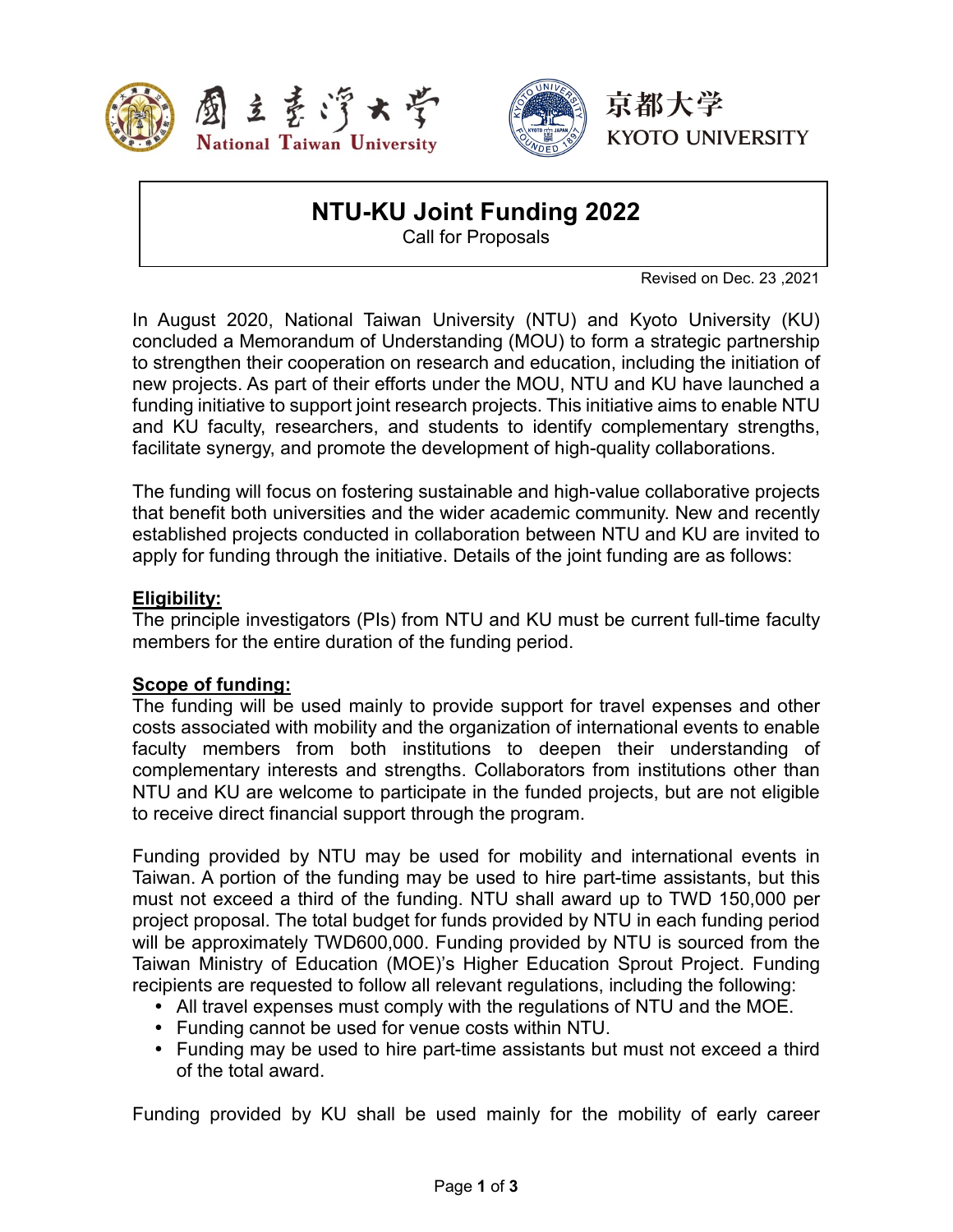researchers (ECRs) travelling from NTU to KU to participate in collaborative projects lead by PIs at NTU and KU. For these purposes "ECRs" are defined as graduate students or researchers who have held a PhD or a Master's degree for a maximum of five years and currently engage in research at NTU. PIs at KU who host ECRs from NTU may be granted funding of up to JPY 100,000 per ECR to subsidize their travel expenses. Funding for up to four ECRs may be awarded per project proposal. The total budget for funds provided by KU in each funding period will be approximately JPY 2,000,000. Funding recipients are requested to follow all relevant regulations, including the following:

- All travel expenses must comply with the relevant KU regulations.
- ECR visits to KU must be for a period of at least 10 days. The date of arrival in Kyoto must be within the specified project period (between April 1, 2022, and February 28, 2023).

## **Application procedures:**

Application materials must be submitted simultaneously to both NTU and KU via email to the following departments:

- The Office of International Affairs, NTU: ntuglobalea@ntu.edu.tw
- The International Affairs Division, KU: ipromo@mail2.adm.kyoto-u.ac.jp

The PIs at NTU and KU should discuss and draft the project proposal jointly using the prescribed form, and submit it to the above email addresses.

#### **Selection criteria:**

Committees at NTU and KU will jointly evaluate the proposals and select successful applicants based on the following criteria:

- 1. Overall proposal: a holistic assessment of the project and its activities, including an assessment of the feasibility of the proposed outcomes.
- 2. Student participation: an assessment of the opportunities provided for student involvement (proposals should preferably include regular bilateral student involvement).
- 3. Project outlook/sustainability: an assessment of whether there is a plan for further collaboration in the future, building on the achievements of the current project (future plans can include applications for external sources of funding).
- 4. Impact: an assessment of the project's potential impact on the partner universities and the wider academic community, including the ways in which the project will contribute to the collaboration and partnership between NTU and KU.
- 5. Appropriateness: an assessment of whether the contents of the proposal is appropriate for the funding.

#### **Project timeline:**

| Application period      | December 1, 2021 – January 14, 2022 |
|-------------------------|-------------------------------------|
| Announcement of results | March 2022                          |
| Project duration        | April 2022 – February 2023          |